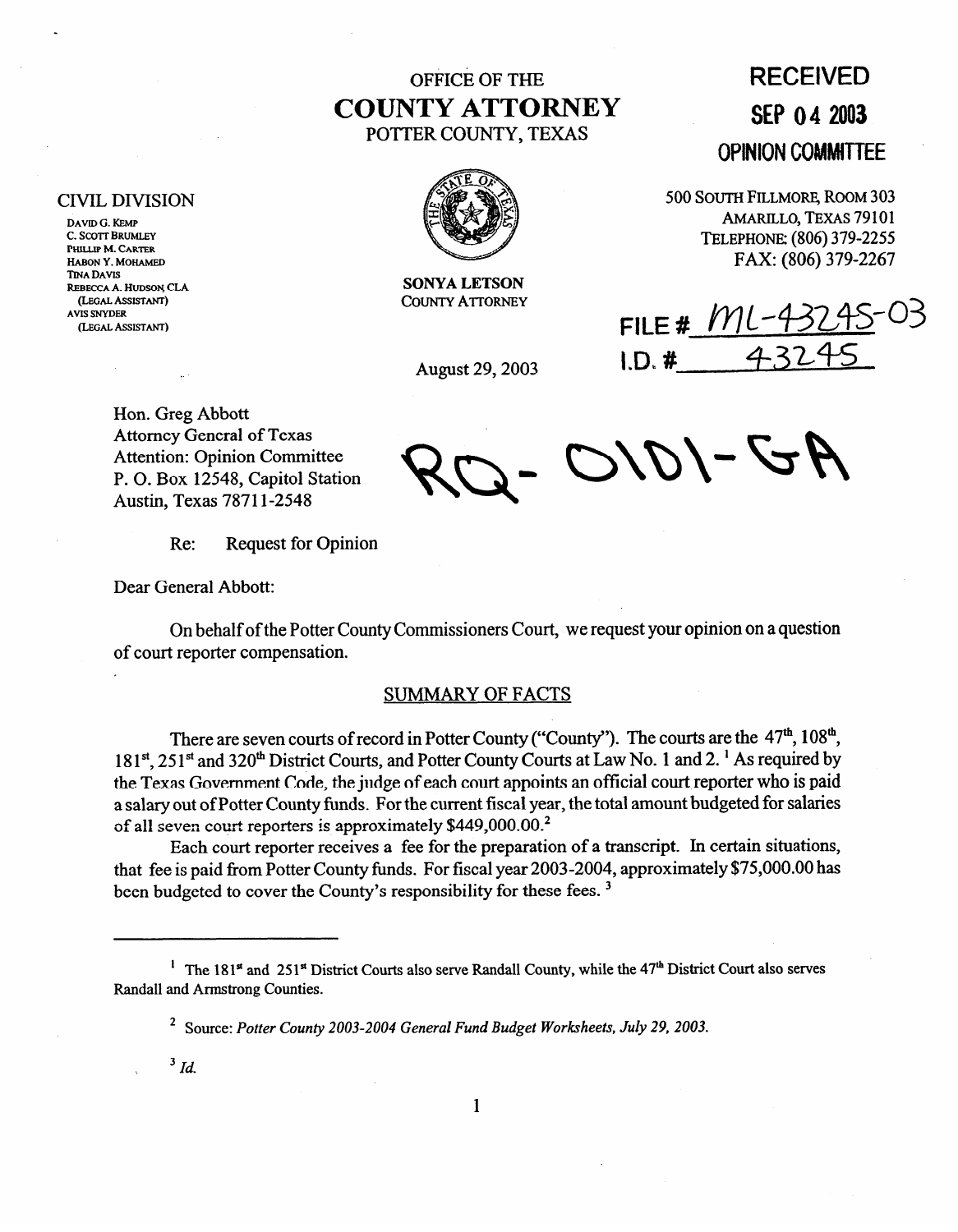*Hon. Greg Abbott Request for Opinion August 29,2003* 

Since the court reporters receive a salary from the County, and since the transcript is prepared as one of the duties of the court reporter, we have been asked if the County's payment of a fee for a transcript, in addition to the reporter's salary, constitutes the payment of "extra compensation" as prohibited by Article III, section 53 of the Texas Constitution.

## QUESTION PRESENTED

Is it a violation of Art III,  $\S$  53 of the Texas Constitution for the County to pay court reporters a fee for a transcript in addition to the court reporter's salary?

#### **DISCUSSION**

As a county employee, the official court reporter for a district court receives a salary set by the judge of that court. TEX. GOV'T CODE ANN. § 52.051 (a) (Vernon 1998). The salary of the official court reporter for a county court at law is established by the commissioners court. TEX. LOC. GOV'T CODE ANN. 9 152.011 (Vernon 1999); Op. Tex. Att'y Gen. No. DM-128 (1992).

We generally conceive of "salary' as "a periodical allowance as compensation for official or professional services." Robinson v. Wichita County, 266 S.W.2d 246,250 (Tex.Civ.App.- Fort Worth 1954), *rev'd on other grounds, 276* S.W.2d 509 (1955). Among the professional services of an official court reporter is the obligation to "furnish a transcript of the reported evidence or other proceedings." TEX. GOV'T. CODE ANN.  $\S$  52.046 (a)(5) (Vernon 1998). One might assume that the reporter's salary compensates the reporter for the service of preparing a transcript. However, the court reporter is entitled to a fee for the preparation of a trial transcript. TEX. GOV'T CODE ANN.  $\S$  52.047 (a)(V emon 1998). A "fee" is distinguishable from a salary in that a fee is "compensation for the performance of particular acts or services rendered in the line of some duty." Robinson at 250.

In certain situations, the County is responsible for payment of this fee in addition to the salary it already pays the reporter. No authority exempts the County from this fee when the County requests a transcript in the appeal of a civil case to which it is a party. In addition, the County is obligated to pay for this service for the appeal of a criminal case by the defendant when the defendant is indigent, and for the appeal of a criminal case by the state. TEX. R. APP. P. 20.2; TEX. CRIM. PROC. CODE ANN. art. 44.01 (f) (Vernon Pamphlet 2003).

Article III,  $\S$  53 of the Texas Constitution provides:

The Legislature shall have no power to grant, or to authorize any county or municipal authority to grant, any extra compensation, fee or allowance to a public officer, agent, servant or contractor, after service has been rendered, or a contract has been entered into, and performed in whole or in part; nor pay, nor authorize the payment of, any claim created against any county or municipality of the State, under any agreement or contract, made without authority of law.

 $-$  TEX. CONST. art III. § 53.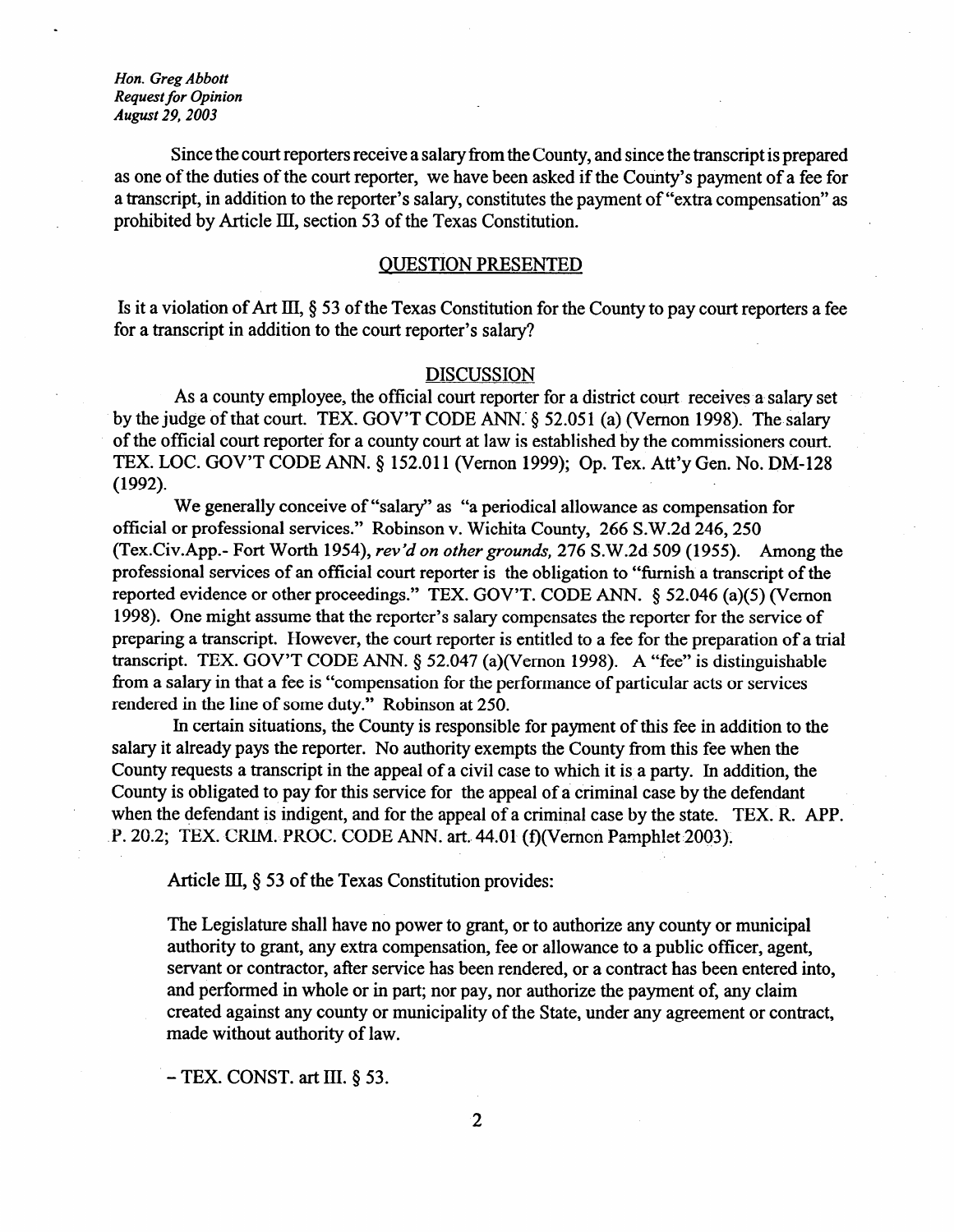*Hon. Greg Abbott Request for Opinion August 29,2003* 

This restriction on "extra compensation" prohibits "the counties or municipalities from Freely giving away public monies for services previously rendered or for which no valid legal authorization existed and for which the public would receive no return." Lee v. El Paso County, 965 S.W.2d 668,673 (Tex.App.--El Paso 1998, pet. denied). Therefore, the constitutional provision is violated if a court reporter is compensated by the County for a service for which the reporter is already compensated for by the county salary.

At first glance, this appears to be the case in our fact situation. A closer look, however, supports the opposite conclusion.

Section  $52.051(a)$  of the Government Code provides:

An official district court reporter shall be paid a salary set by the order of the judge of the **court.** This salary is **in addition to** transcript fees, fees for a statement of facts, and other necessary expenses authorized by law.

 $-$ TEX. GOV'T CODE ANN. § 52.051 (a) (Vernon 1998)(emphasis added).

This language divides the compensation of the district court reporter into separate components. "In addition to" refers not to "extra compensation" in the sense of a double payment for the same work, but to specific compensation for a specific duty. We find support for payment for the same work, but to specific compensation for a specific duty. We find support for this conclusion by applying the presumption that a statute is in compliance with the Texas Constitution. *Id.* at § 311.021 (1).<br>Although the statutory language is not as specific in the case of the county court at law

reporter, the same principle of interpretation applies. The commissioners court sets the "compensation . . . and all other allowances" of county court at law reporters. TEX. LOC.  $GOV'T CODE ANN. § 152.011 (Vernon 1999).$  The county court at law reporters also are entitled to the fee for preparation of a transcript. TEX. GOV'T CODE ANN. § 52.047 (a) (Vernon 1998). By applying the presumption of constitutionality, we interpret the compensation and allowances set by the commissioners court as compensating the reporter for all duties except for preparation of a transcript. duties except for preparation of a transcript.

#### **CONCLUSION** Concerned to the conclusion of the conclusion of the conclusion of the conclusion of the conclusion of the conclusion of the conclusion of the conclusion of the conclusion of the conclusion of the conclusion of the conclus

We presume that salary of a court reporter is compensation for all of the duties of the official court reporter except for the preparation of a transcript, for which a specific fee is established. As long as this distinction can be made, one avoids the constitutional problem of "extra compensation." Witherspoon v. Sheppard, 123 Tex. 93, 67 S.W.2d 1037 (1934).

We look forward to your opinion on this matter.